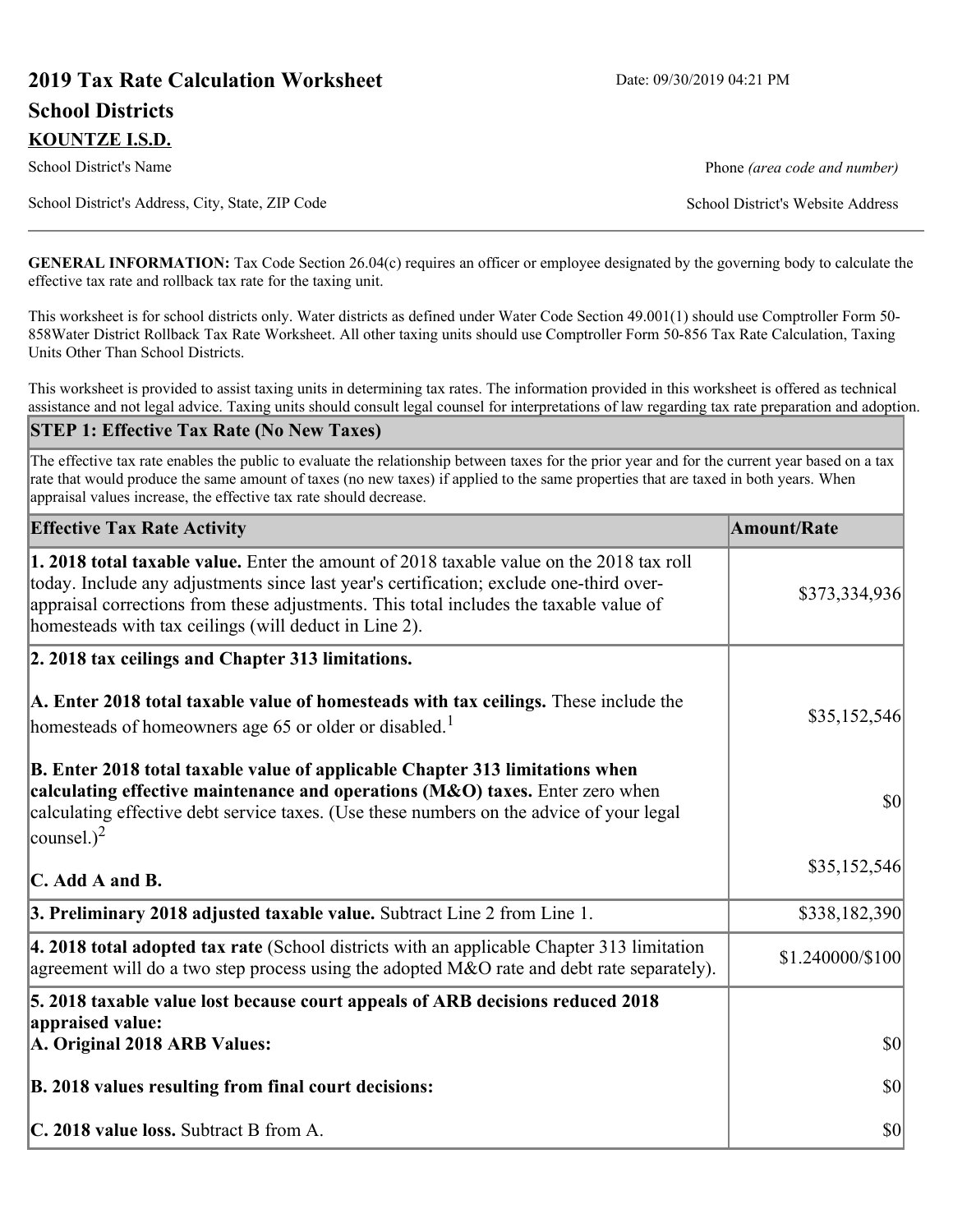| 6. 2018 taxable value, adjusted for court-ordered reductions. Add Line 3 and Line 5C.                                                                                                                                                                                                                                                                                                                                                                        | \$338,182,390 |
|--------------------------------------------------------------------------------------------------------------------------------------------------------------------------------------------------------------------------------------------------------------------------------------------------------------------------------------------------------------------------------------------------------------------------------------------------------------|---------------|
| 7. 2018 taxable value of property in territory the school deannexed after Jan. 1, 2018.<br>Enter the 2018 value of property in deannexed territory.                                                                                                                                                                                                                                                                                                          | <b>\$0</b>    |
| 8. 2018 taxable value lost because property first qualified for an exemption in 2019.<br>Note that lowering the amount or percentage of an existing exemption does not create a new<br>exemption or reduce taxable value. If the school district increased an original exemption, use<br>the difference between the original exempted amount and the increased exempted amount.<br>Do not include value lost due to freeport or goods-in-transit exemptions. |               |
| A. Absolute exemptions. Use 2018 market value:                                                                                                                                                                                                                                                                                                                                                                                                               | \$327,620     |
| <b>B. Partial exemptions.</b> 2019 exemption amount or 2019 percentage exemption times 2018<br>$\vert$ value:                                                                                                                                                                                                                                                                                                                                                | \$450,600     |
| C. Value loss. Add A and B.                                                                                                                                                                                                                                                                                                                                                                                                                                  | \$778,220     |
| 9. 2018 taxable value lost because property first qualified for agricultural appraisal (1-<br>d or 1-d-1), timber appraisal, recreational/scenic appraisal or public access airport<br>special appraisal in 2019. Use only properties that qualified in 2019 for the first time; do<br>not use properties that qualified in 2018.                                                                                                                            |               |
| A. 2018 market value:                                                                                                                                                                                                                                                                                                                                                                                                                                        | <b>\$0</b>    |
| B. 2019 productivity or special appraised value:                                                                                                                                                                                                                                                                                                                                                                                                             | \$0           |
| C. Value loss. Subtract B from A.                                                                                                                                                                                                                                                                                                                                                                                                                            | $ 10\rangle$  |
| 10. Total adjustments for lost value. Add Lines 7, 8C and 9C.                                                                                                                                                                                                                                                                                                                                                                                                | \$778,220     |
| 11. 2018 adjusted taxable value. Subtract Line 10 from Line 6.                                                                                                                                                                                                                                                                                                                                                                                               | \$337,404,170 |
| <b>12. Adjusted 2018 taxes.</b> Multiply Line 4 by Line 11 and divide by \$100.                                                                                                                                                                                                                                                                                                                                                                              | \$4,183,811   |
| [13. Taxes refunded for years preceding tax year 2018. Enter the amount of taxes refunded]<br>by the district for tax years preceding tax year 2018. Types of refunds include court<br>decisions, corrections and payment errors. Do not include refunds for tax year 2018. This<br>line applies only to tax years preceding tax year 2018.                                                                                                                  | \$40,015      |
| 14. Adjusted 2018 taxes with refunds. Add Lines 12 and 13.                                                                                                                                                                                                                                                                                                                                                                                                   | \$4,223,826   |
| 15. Total 2019 taxable value on the 2019 certified appraisal roll today. This value<br>includes only certified values and includes the total taxable value of homesteads with tax<br>ceilings (will deduct in Line 17). These homesteads include homeowners age 65 or older or<br>disabled.                                                                                                                                                                  |               |
| A. Certified values only: <sup>3</sup>                                                                                                                                                                                                                                                                                                                                                                                                                       | \$413,388,884 |
| <b>B. Pollution control and energy storage exemption:</b> Deduct the value of property<br>exempted for the current tax year for the first time as pollution control or energy storage<br>system property:                                                                                                                                                                                                                                                    | $S-0$         |
| <b>C. Total value.</b> Subtract B from A.                                                                                                                                                                                                                                                                                                                                                                                                                    | \$413,388,884 |
|                                                                                                                                                                                                                                                                                                                                                                                                                                                              |               |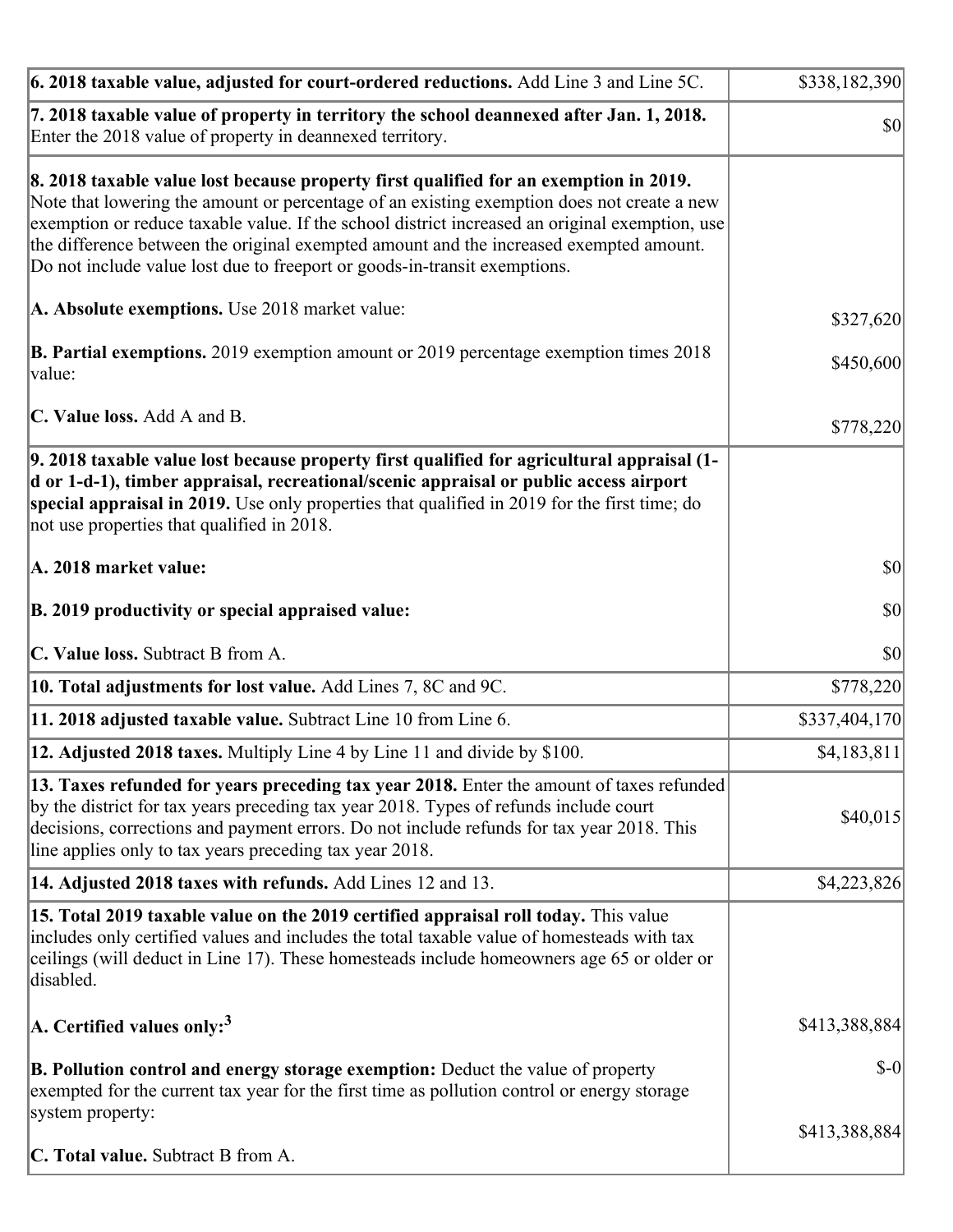| 16. Total value of properties under protest or not included on certified appraisal roll.                                                                                                                                                                                                                                                                                                                                                                                                                                                                                                                                                                                                                  |                  |
|-----------------------------------------------------------------------------------------------------------------------------------------------------------------------------------------------------------------------------------------------------------------------------------------------------------------------------------------------------------------------------------------------------------------------------------------------------------------------------------------------------------------------------------------------------------------------------------------------------------------------------------------------------------------------------------------------------------|------------------|
| A. 2019 taxable value of properties under protest. The chief appraiser certifies a list of<br>properties still under ARB protest. The list shows the appraisal district's value and the<br>taxpayer's claimed value, if any, or an estimate of the value if the taxpayer wins. For each of<br>the properties under protest, use the lowest of these values. Enter the total value.                                                                                                                                                                                                                                                                                                                        | \$3,449,020      |
| B. 2019 value of properties not under protest or included on certified appraisal roll.<br>The chief appraiser gives school districts a list of those taxable properties that the chief<br>appraiser knows about, but are not included in the appraisal roll certification. These<br>properties are not on the list of properties that are still under protest. On this list of<br>properties, the chief appraiser includes the market value, appraised value and exemptions for<br>the preceding year and a reasonable estimate of the market value, appraised value and<br>exemptions for the current year. Use the lower market, appraised or taxable value (as<br>appropriate). Enter the total value. | $ 10\rangle$     |
| C. Total value under protest or not certified: Add A and B.                                                                                                                                                                                                                                                                                                                                                                                                                                                                                                                                                                                                                                               | \$3,449,020      |
| 17. 2019 tax ceilings and Chapter 313 limitations.<br>A. Enter 2019 total taxable value of homesteads with tax ceilings. These include the<br>homesteads of homeowners age 65 or older or disabled. <sup>4</sup>                                                                                                                                                                                                                                                                                                                                                                                                                                                                                          | \$39,092,646     |
| B. Enter 2019 total taxable value of applicable Chapter 313 limitations when<br>calculating effective M&O taxes. Enter zero when calculating effective debt service taxes.<br>(Use these numbers on the advice of your legal counsel.) <sup>5</sup>                                                                                                                                                                                                                                                                                                                                                                                                                                                       | $ 10\rangle$     |
| C. Add A and B.                                                                                                                                                                                                                                                                                                                                                                                                                                                                                                                                                                                                                                                                                           | \$39,092,646     |
| 18. 2019 total taxable value. Add Lines 15C and 16C. Subtract Line 17C.                                                                                                                                                                                                                                                                                                                                                                                                                                                                                                                                                                                                                                   | \$377,745,258    |
| 19. Total 2019 taxable value of properties in territory annexed after Jan. 1, 2018.<br>Include both real and personal property. Enter the 2019 value of property in territory<br>annexed by the school district.                                                                                                                                                                                                                                                                                                                                                                                                                                                                                          | 30               |
| 20. Total 2019 taxable value of new improvements and new personal property located<br>in new improvements. New means the item was not on the appraisal roll in 2018. New<br>additions to existing improvements may be included if the appraised value can be<br>determined. New personal property in a new improvement must have been brought into the<br>school district after Jan. 1, 2018, and be located in a new improvement.                                                                                                                                                                                                                                                                        | \$4,764,129      |
| 21. Total adjustments to the 2019 taxable value. Add Lines 19 and 20.                                                                                                                                                                                                                                                                                                                                                                                                                                                                                                                                                                                                                                     | \$4,764,129      |
| <b>22. 2019 adjusted taxable value.</b> Subtract Line 21 from Line 18.                                                                                                                                                                                                                                                                                                                                                                                                                                                                                                                                                                                                                                    | \$372,981,129    |
| <b>23. 2019 effective tax rate.</b> Divide Line 14 by Line 22 and multiply by \$100.                                                                                                                                                                                                                                                                                                                                                                                                                                                                                                                                                                                                                      | \$1.132450/\$100 |
| 24. 2019 effective tax rate for ISDs with Chapter 313 Limitations. Add together the<br>effective tax rates for M&O and debt service for those school districts that participate in an<br>applicable Chapter 313 limitations agreement.                                                                                                                                                                                                                                                                                                                                                                                                                                                                    | \$0/\$100        |

<sup>&</sup>lt;sup>1</sup>Tex. Tax Code Section 26.012(14)

 $2$ Tex. Tax Code Section 26.012(6)

<sup>&</sup>lt;sup>3</sup>Tex. Tax Code Section 26.012(6)

 ${}^{4}$ Tex. Tax Code Section 26.012(6)(A)(i)

 $5$ Tex. Tax Code Section 26.012(6)(A)(ii)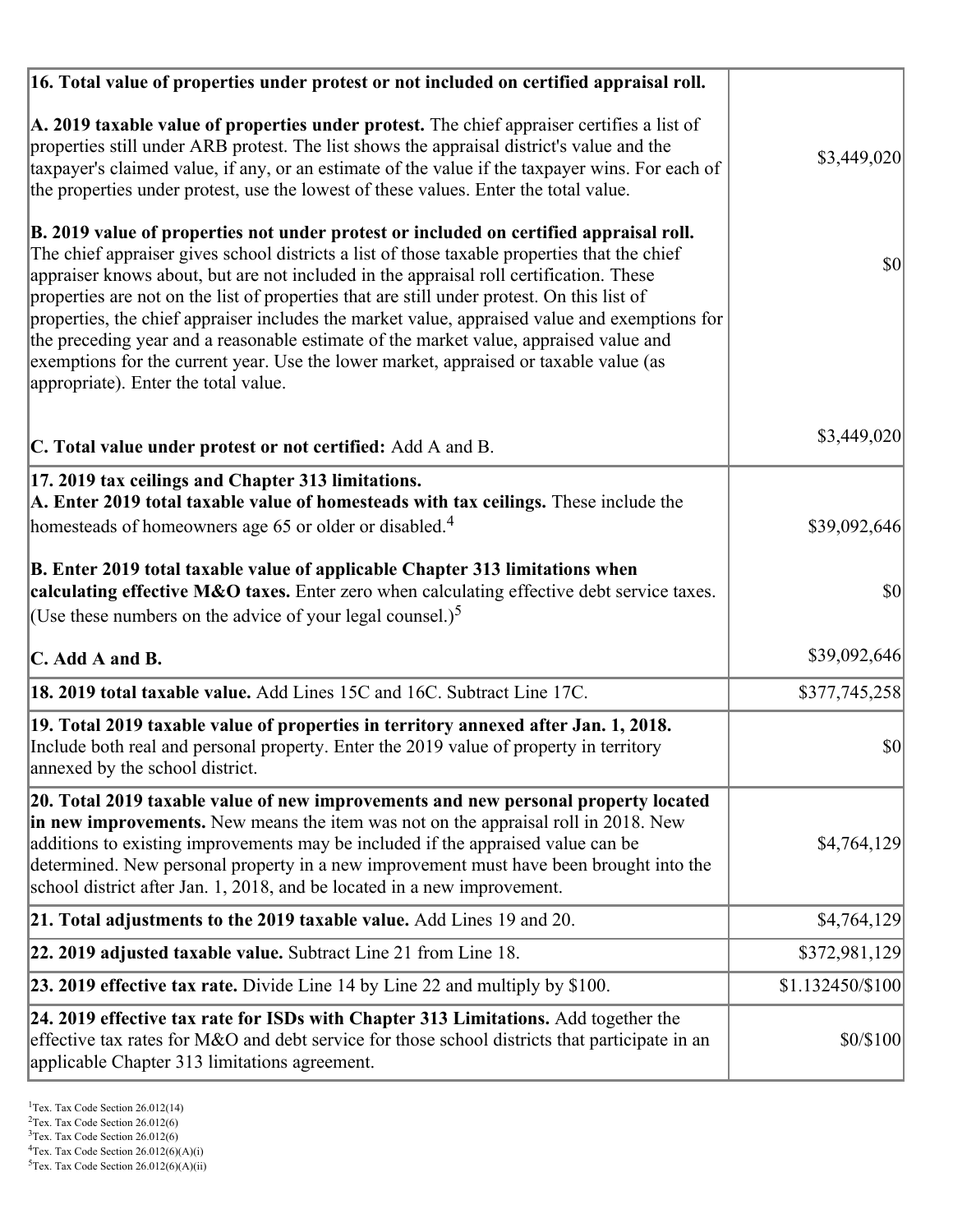## **STEP 2: Voter-Approval Tax Rate**

Most school districts calculate a voter-approval tax rate that is split into two separate rates:

- 1. **Maintenance and Operations (M&O):** The M&O rate is the portion of the tax rate that raises taxes for any lawful purpose other than debt service for which a taxing unit may spend property tax revenue. This rate accounts for such things as salaries, utilities and day-to-day operations.
- 2. **Debt:** The debt tax rate includes the debt service necessary to pay the school district's debt payments in the coming year. This rate accounts for principal and interest on bonds and other debt secured by property tax revenue.

In most cases the voter-approval tax rate exceeds the effective tax rate, but occasionally decreases in a school district's debt service will cause the effective tax rate to be higher than the rollback tax rate.

| <b>Voter-Approval Tax Rate Activity</b>                                                                                                                                                                                                                                                                                                                                  | <b>Amount/Rate</b> |
|--------------------------------------------------------------------------------------------------------------------------------------------------------------------------------------------------------------------------------------------------------------------------------------------------------------------------------------------------------------------------|--------------------|
| 25. 2019 voter-approval M&O rate. The sum of the following as calculated in Tax Code<br>Section 26.08(n)(1)(A),(B) and (C). Go to Region 13 Education Service Center's Worksheet<br>for State Aid Template for 2019-2020 to determine state compression percentage and the<br>district enrichment tax rate (DTR).                                                        |                    |
| A. The rate per \$100 of taxable value that is equal to the 2019 state compression<br>percentage plus \$1.00                                                                                                                                                                                                                                                             | \$0.930000         |
| <b>B.</b> The greater of:<br>(i) 2018 M&O - $$1.00 + DTR$ reduction)<br><b>OR</b>                                                                                                                                                                                                                                                                                        | \$0.138400         |
| (ii) \$0.04 per \$100 of taxable value                                                                                                                                                                                                                                                                                                                                   |                    |
| $\mathbf C$ . Add A and B.                                                                                                                                                                                                                                                                                                                                               | \$1.068400         |
| 26. Total 2019 debt to be paid with property tax revenue.<br>Debt means the interest and principal that will be paid on debts that:<br>$(1)$ Are paid by property taxes,<br>$(2)$ Are secured by property taxes,<br>$(3)$ Are scheduled for payment over a period longer than one year, and<br>$(4)$ Are not classified in the school district's budget as M&O expenses. |                    |
| A. Debt includes contractual payments to other school districts that have incurred debt on<br>behalf of this school district, if those debts meet the four conditions above. Include only<br>amounts that will be paid from property tax revenue. Do not include appraisal district budget<br>payments. Enter debt amount:                                               | \$702,950          |
| B. Subtract unencumbered fund amount used to reduce total debt.                                                                                                                                                                                                                                                                                                          | $ 10\rangle$       |
| C. Subtract state aid received for paying principal and interest on debt for facilities through<br>the existing debt allotment program and/or instructional facilities allotment program.                                                                                                                                                                                | \$0                |
| D. Adjust debt: Subtract B and C from A.                                                                                                                                                                                                                                                                                                                                 | \$702,950          |
| 27. Certified 2018 excess debt collections. Enter the amount certified by the collector.                                                                                                                                                                                                                                                                                 | \$0                |
| <b>28. Adjusted 2019 debt.</b> Subtract line 27 from line 26D.                                                                                                                                                                                                                                                                                                           | \$702,950          |
| 29. Certified 2019 anticipated collection rate. Enter the rate certified by the collector. If<br>the rate is 100 percent or greater, enter 100 percent.                                                                                                                                                                                                                  | 100.00%            |
| 30. 2019 debt adjusted for collections. Divide line 28 by line 29.                                                                                                                                                                                                                                                                                                       | \$702,950          |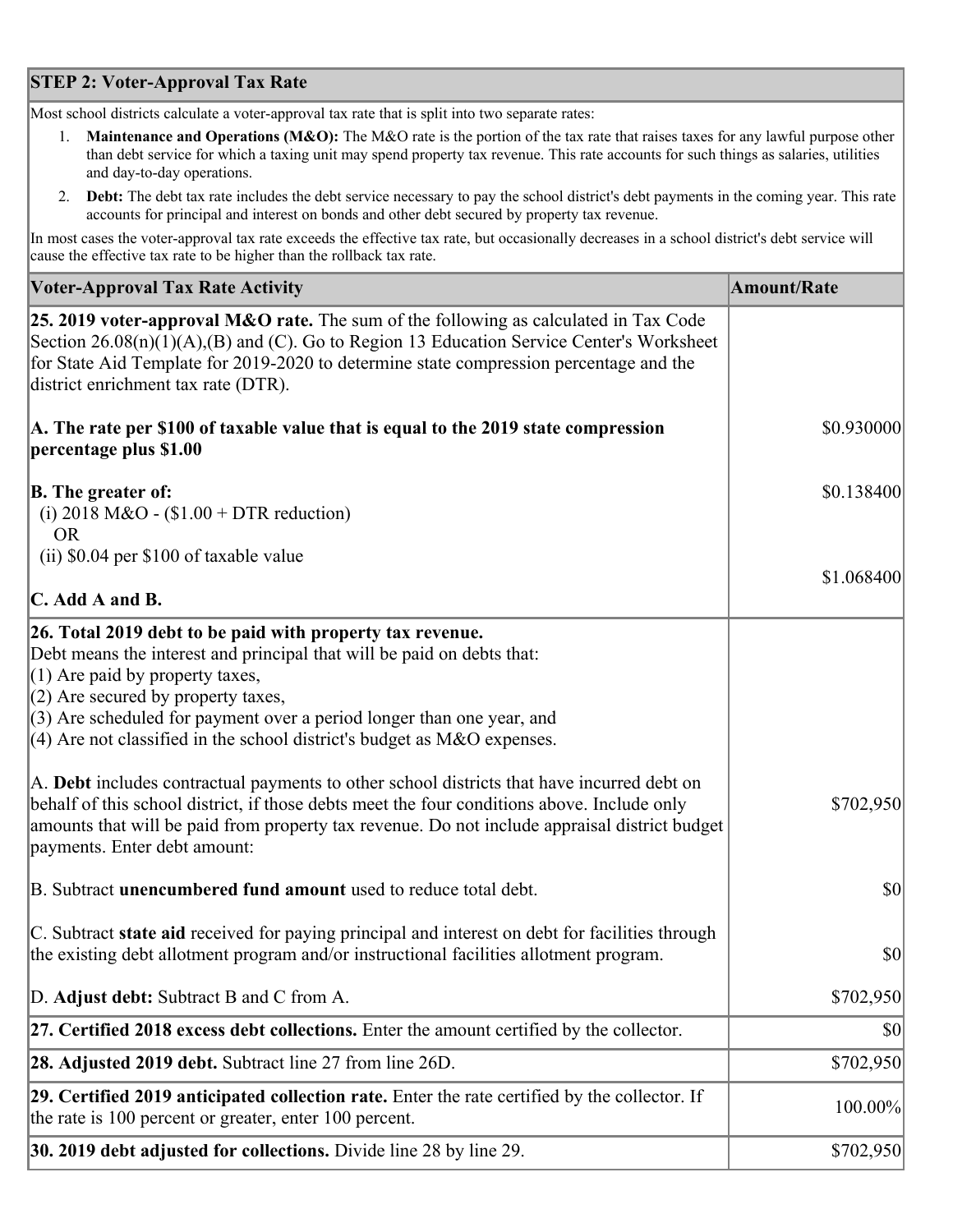| <b>31. 2019 total taxable value.</b> Enter amount on line 18.                   | \$377,745,258     |
|---------------------------------------------------------------------------------|-------------------|
| <b>32. 2019 debt tax rate.</b> Divide line 30 by line 31 and multiply by \$100. | \$0.186091/\$100  |
| <b>33. 2019 voter-approval tax rate.</b> Adds lines 25c and 32.                 | $$1.254491/\$100$ |